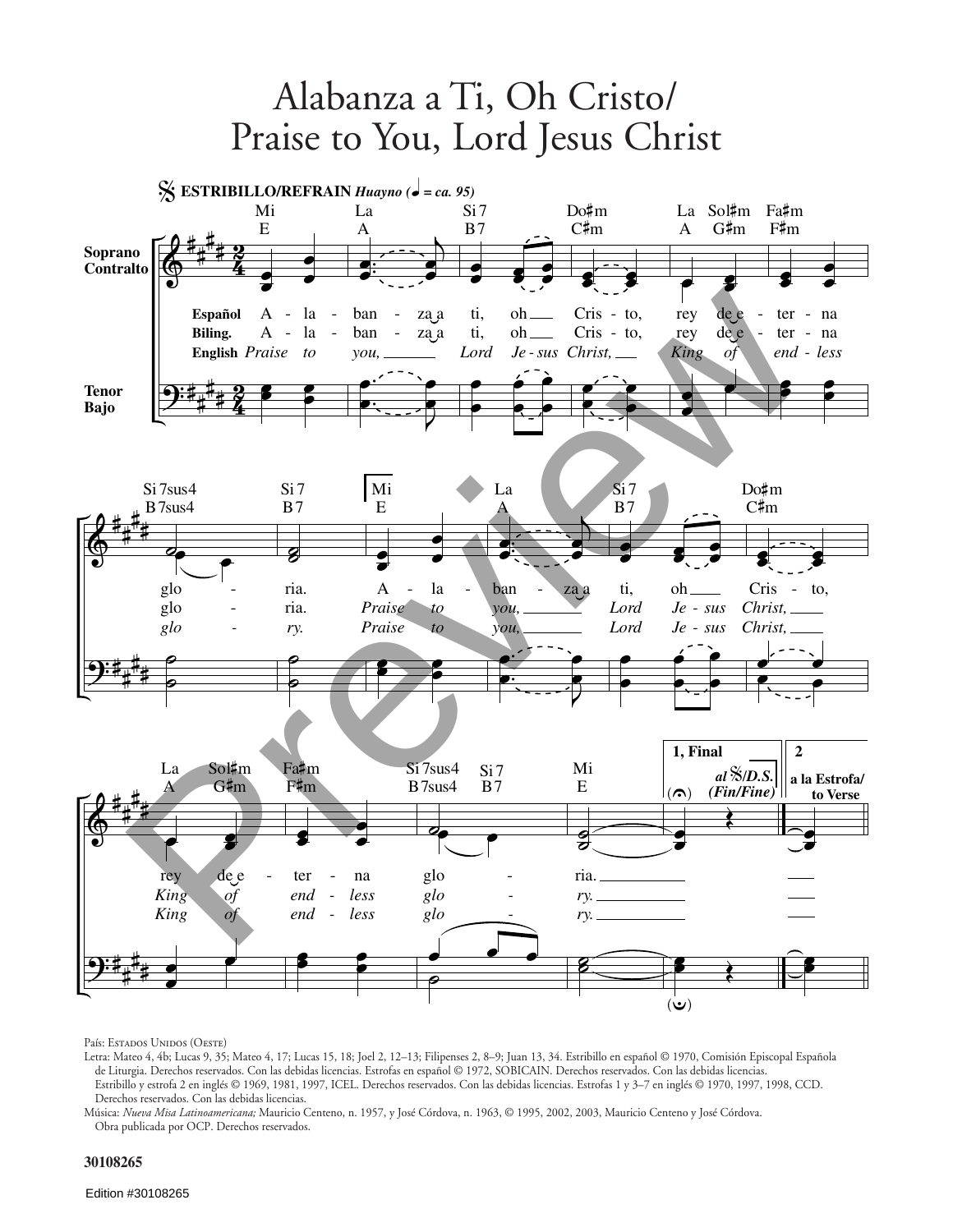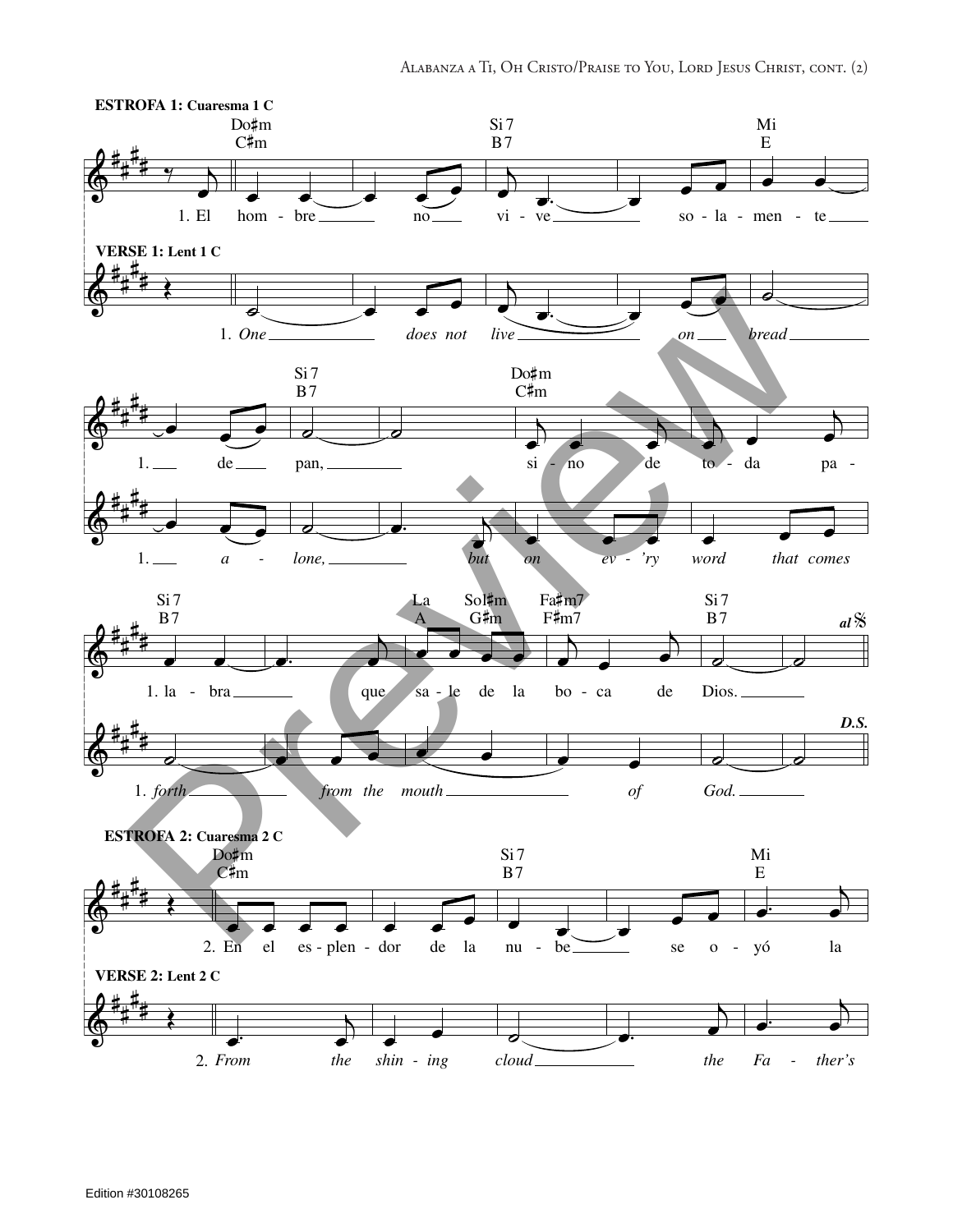ALABANZA A TI, OH CRISTO/PRAISE TO YOU, LORD JESUS CHRIST, CONT. (3)

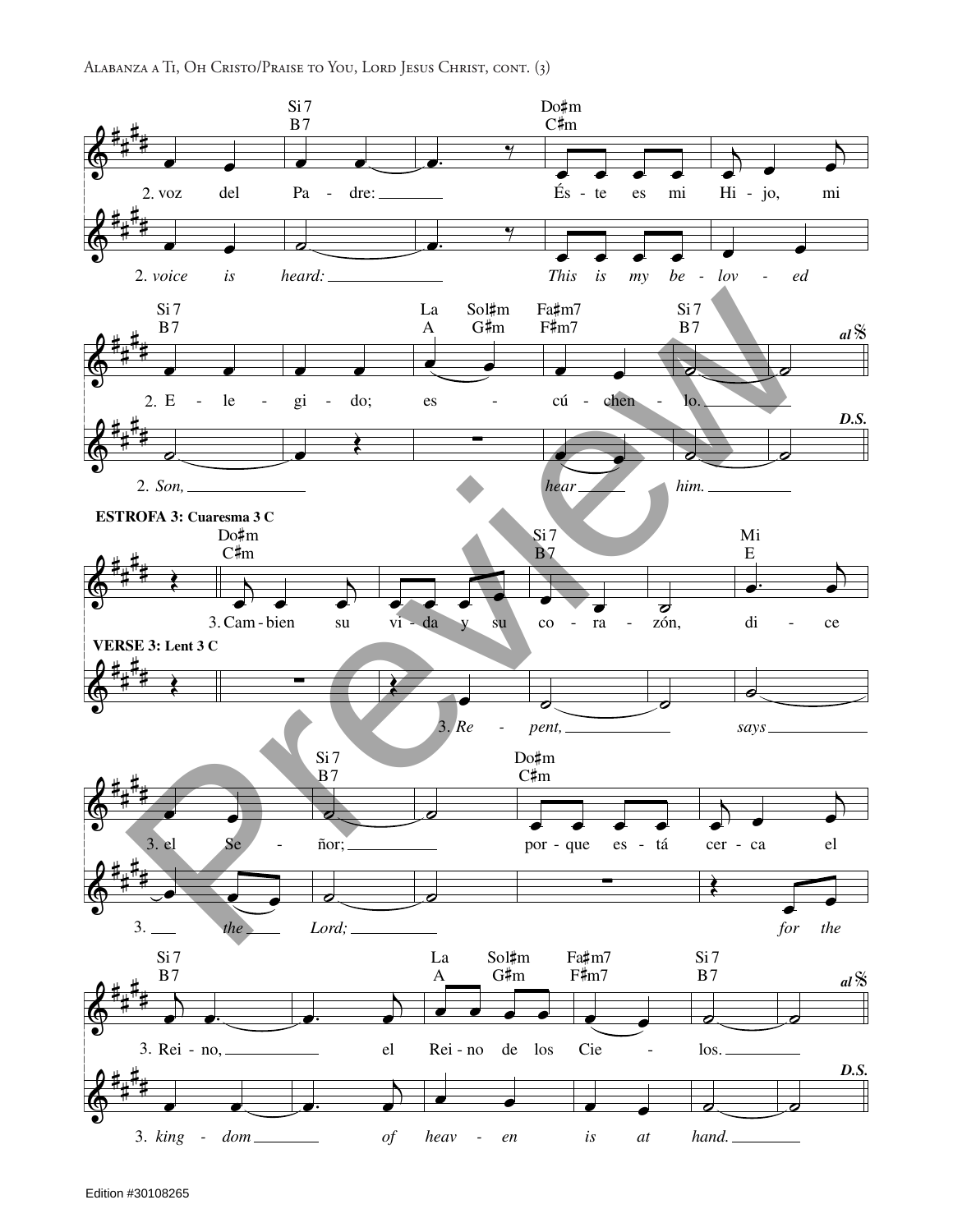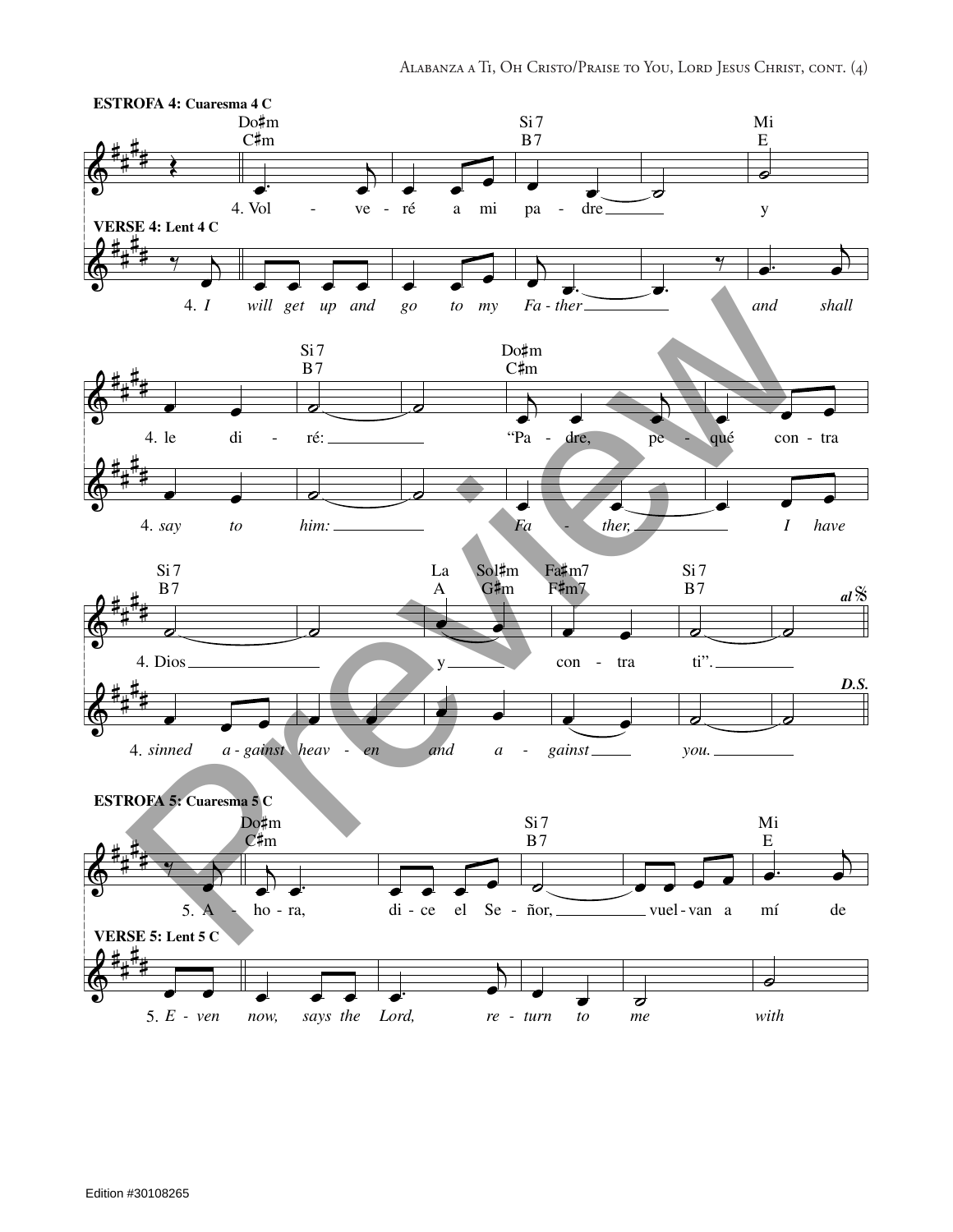ALABANZA A TI, OH CRISTO/PRAISE TO YOU, LORD JESUS CHRIST, CONT. (5)